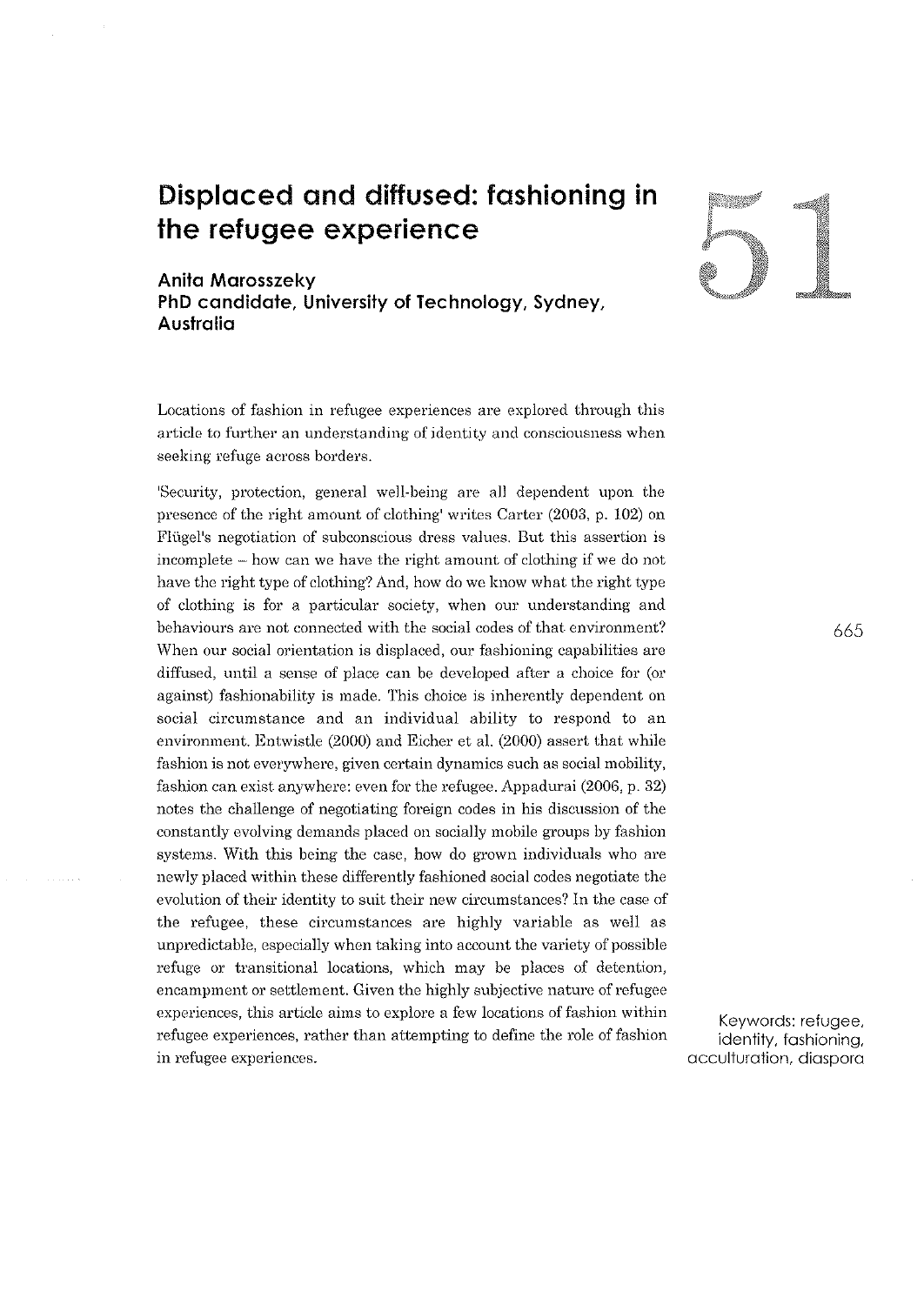# Locating fashion within a refuge

In what environment can fashion exist? Simmel claims that 'two social tendencies ... [are] essential to the establishment of fashion... the need of union... and the need of isolation' (Simmel, 1971, p. 301). In addition to this, Flügel asserts that 'in a rigid hierarchy fashion is impossible' (Flügel,  $1976$  [1930], p. 140). In considering these prerequisites of fashionable society, the different strata of fashionability can be explored (for example: couture, trend, sub-culture. and anti-fashion), as dialects of communication. It is through the negotiation of these strata that citizens and non-citizens grow into and evolve a better positioning of their wellbeing and identity within societies. Identity is the evolving aspect of our lives against which our well-being is frequently assessed: Where do we think that we look like we belong? Where do others in our societies think that we look like we belong? And, to whom does it matter? Through our interactions with others, our identity and our well-being, our sense of belonging is negotiated: where we fit in, where we do not, what aspirations we have, what is denied us, our placement in social contexts, our habitations that we fashion with spaces, actions and things. As a strong sense of identity motivates and evolves, a strong identity in comparison may inhibit certain necessary social evolutions: for example, an individual asylum seeker needing to settle into a very different community, but also needing to perform rituals that were practised with others in order to maintain a strong sense of self. However, if the refuge community will not allow such expressions, the refugee must decide whether to acculturate (even partially), or be ostracised.

Just as fashionability is a constant negotiation, neither is being a refugee a static situation- it is a process that is experienced. The actual displacement action wherein an individual becomes a refugee may occur in a very small amount of time; it is possible that no preparations for eviction have been made. In the violent evictions that frequently proceed mass displacement, it would be unusual for there to be time in which to transform the Hussein Chalayan (2000) 'After Words' Autumn/Winter Collection chair covers into appropriate clothing for a flight to refuge. But perhaps they would be taken if they were heirlooms, or particularly useful artefacts; this again depends on the values and foresight of the refugee. Here it should be noted that the refugee can never be sure of the nature of their destination. The type of refugee experiences explored through this article reflect many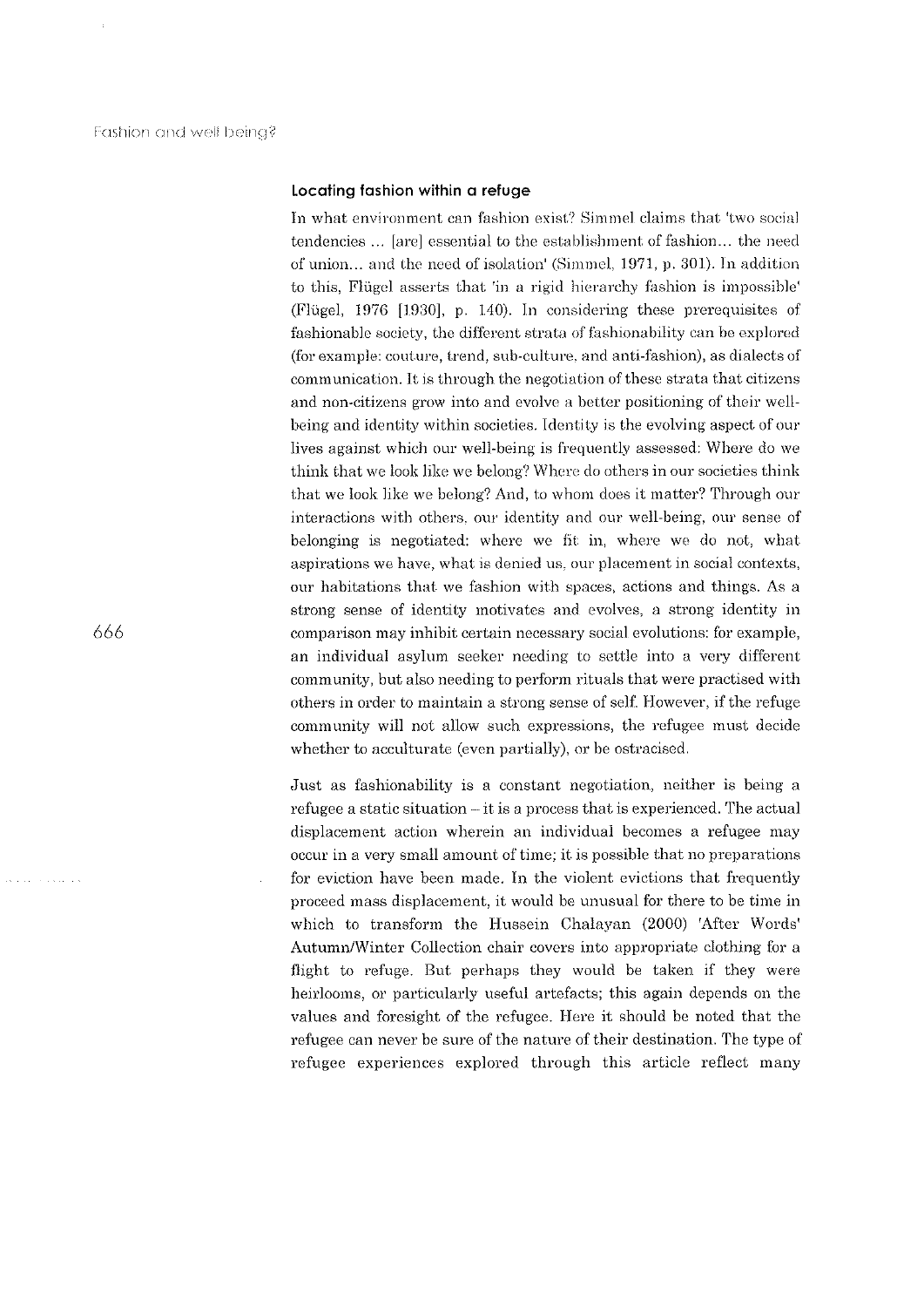contemporary refugee experiences, where asylum has not necessarily been granted prior to the refugees' arrival in the state where they are seeking asylum. These are individuals between flight from their home/habitat/origin, and acculturation into their new home/habitat/refuge/destination; perhaps on reaching their destination they are taken into a detention centre, a foreign halfway house, or an established diaspora community. The uniqueness of each refugee experience must *be* given note, from each unique reason to abandon their homeland, with unique ways of coping with the volatile dynamics of the displacement process.

# Refugee: dialogue with the fashion industry

Besides media reportage of refugee situations, there is little representation or discourse with the fashionable 'settled' or 'developed nation' audience. In high fashion, there have been recognised conceptual works of a couple of designer/artists  $-$  Hussein Chalayan ('After Words' A/W Collection, 2000) and Lucy Orta ('Refuge Wear' Collection, 1993-98) - which are presented as elegant, powerful and thought-provoking gestures about the flexible materiality of the refugee experience: stunningly glamorised gestures of solidarity. They are rare ethical provocations in the spectacular world of fashion. But what do such gestures achieve? The impact is immeasurable beyond the spectacle, though it is possible that the spectacle evoked empathy from the audience for the refugee; and maybe even allowed catharsis for the designer/artist. Nonetheless, the season of presentation fades; what is the purpose of any sentiment lingering in the marketplace? Perhaps the gestures are relegated to the archives, only to be recounted in portfolios and cited in design or art theory texts, where they are held as rare beacons of social advocacy in the high-fashion, design, and art industries.

Although it is unlikely that the refugee will ever know about these gestures, such gestures advocate the issues facing refugees to privileged persons, who are perhaps able to make further enquiry and engage with refugee advocacy without feeling accosted by the stereotypical picketing· activist: with fists-full of placards and outraged anti-state sentiment. It is unfortunate that other than these conceptual examples of the fashion system's formal connectivity with the refugee, the only echoes of the 'refugee' in fashion media are the trendy foreign identities that bubble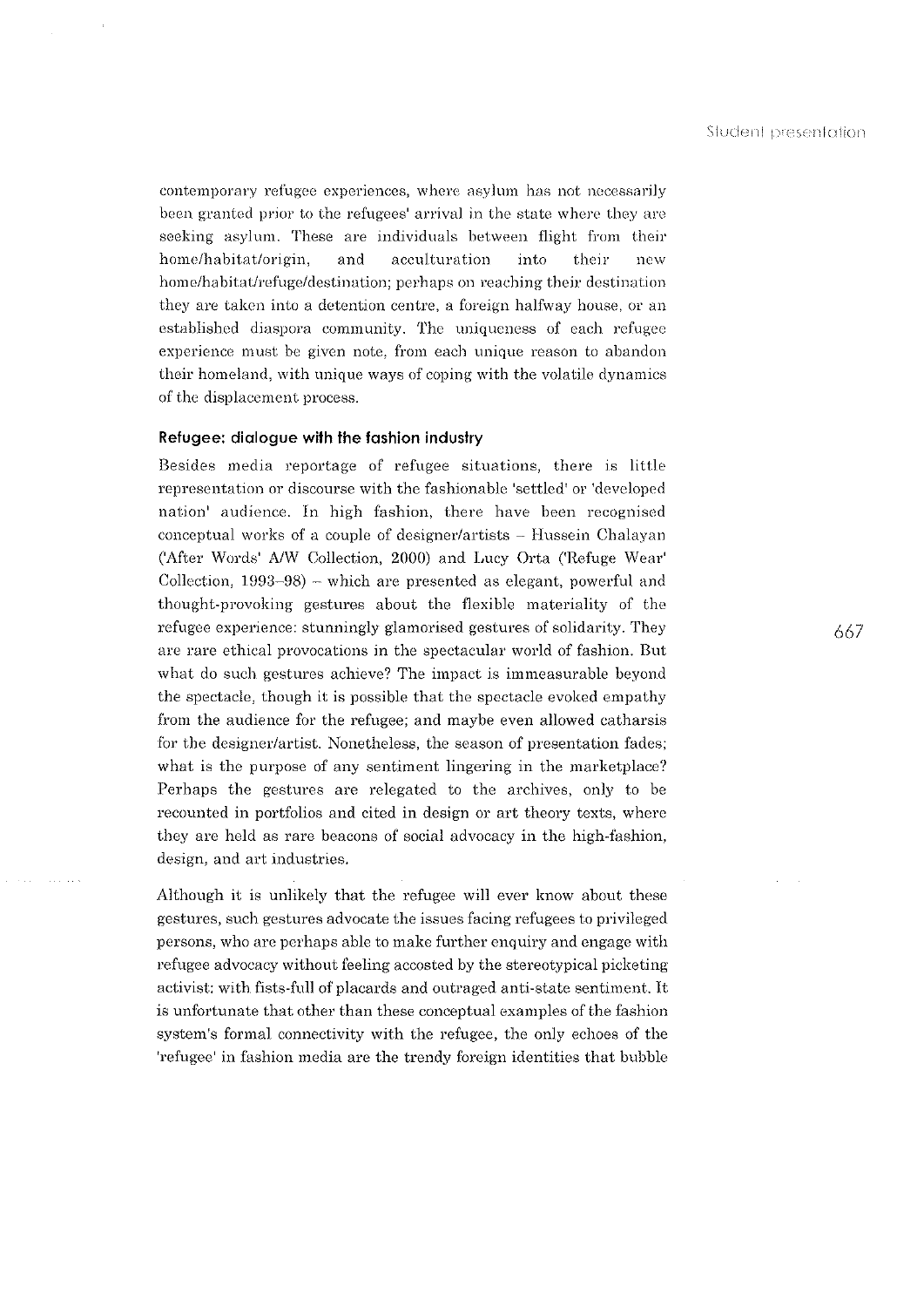up onto occasional seasonal catwalks, or more sordidly through the migrant workers still exploited in sweatshops benefiting the price points of mainstream fashion. ln multicultural societies, you may also get a glimpse of the refugee through clustered diaspora marketplaces. But more detail is needed to regard the fashion of refugee.

#### Refugee: testimony

Contemporary refugee testimonies on material culture are rare, let alone testimony that detalls the malleability of codes and behavioural fashionability within such experiences. There are a couple of likely reasons for this. The refugee material cultures of the last couple of decades do not have the critical mass to be placed in refugee/migrant museum archives, such as those dedicated to the mass European exodus of World War ll, or even the Korean War, or Vietnam War. Jt is also probable that sufficient time has also not yet elapsed for more recent refugees to feel able to discuss details of their refugee experience publicly, However, throughout the majority of refugee experiences one thing remains constant: being a refugee is regarded as a humanely abject and precarious experience. Surviving a refugee experience can be so personally damaging that even after resettlement the unforgettable recollection of events alone can be traumatic. These psychological scars can last a lifetime, and be collected into lifetimes where diaspora are involved. There are even instances of former refugees living as though their bags were packed, ready for their next eviction, after 40 years of being settled (Parkin, 1999, p, 304), What would these individuals take with them, after 40 years of preparation? Studies into the psychology of traumatic experiences (Ager & Loughry, 2004; Almedom & Summerfield, 2004: Ursano et aL, 1995 [1994]) identify that the ability for an individual to cope through an experience is determined by more dynamic factors such as upbringing, strength of character, and opportunity, An example of some of these cross-cultural dynamics can be viewed through these excerpts from a conversation between a Timorese-Australian and the author:

I thought: Their clothes are different to ours. What will they think of us?

Even the beautiful yellow dress that Tia Bot made for me, to take with me -- my BEST clothes, they are wrong here. They will see how different I am, and that I do not belong. Will this be a problem?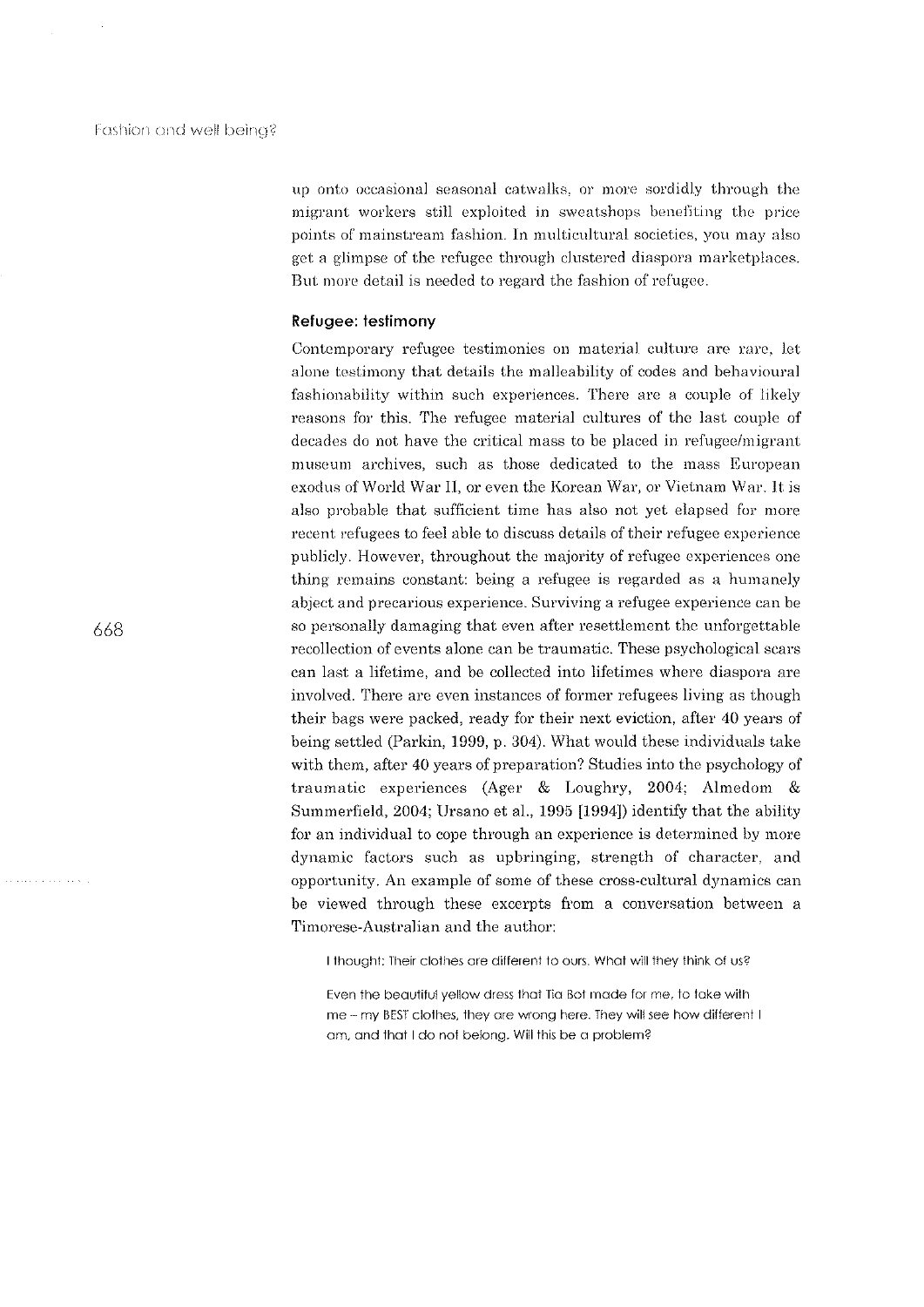I cannot alter Tia Bot's dress it is too good, she made it for me -I will send it back to Timor, for my cousin to wear. I have only worn it once, before I left, when we went to church.

Staying here, my good Timorese clothes are not right. It is different here, I have to be different. I need to get clothes like the others, the Australians. New clothes will be better.

(Excerpts from a conversation with 'Ajze'. 2008, pers. cornm., 27 April)

'Ajzc' is the chosen pseudonym of a woman who came to Australia as a refugee as a young single (East) Timorese woman over a decade ago. In these excerpts, Ajze recounts her anxiousness on being invited to a party held by Timorese friends soon after her arrival in Australia as a refugee granted asylum. Fleeing persecution by the Indonesian military in East Timor, Ajze was granted asylum in Australia and was placed with family friends who were already settled in Australia. Acknowledging the importance of maintaining mother tongues within diaspora, this recollection of Ajze's shows that despite there not being a language barrier at the party, the spoken language alone is not enough for her to feel comfortable. Ajze's uncertainty about the Timorese who might be present at the party worries her, and the possibility of projecting an unfavourable image by wearing her dress from Timor was reason enough to not go to the party. From Ajze's retelling of this experience she acknowledges that this anxiety was probably unfounded. Conversely, any perception of backwardness was unlikely to have bothered the diaspora into which Ajze was starting to integrate, but rather gain empathy by the diaspora recognising dress cultures of their family who remain in Timor. Initially, however, Ajze had decided to be cautious and stand out as little as possible, until she felt that she would not be judged adversely for her different visual identity. To be seen to converse with the local dress vernacular, Ajze wanted to be seen to be suitable for that place. This is probably not an unfamiliar anxiety amongst refugees who travel alone; there is a consistent uncertainty of their acceptanee within a refuge society, despite acknowledging and needing to explore the refuge to find and reinforce their new sense of place. At the same time, Ajze cannot alter the dress to suit her new circumstance, as the dress itself embodies the well-wishing of her great aunt (Tia Bot) who made the dress for her, and which would be, were she still in Timor, a highly valued garment that allows her to access to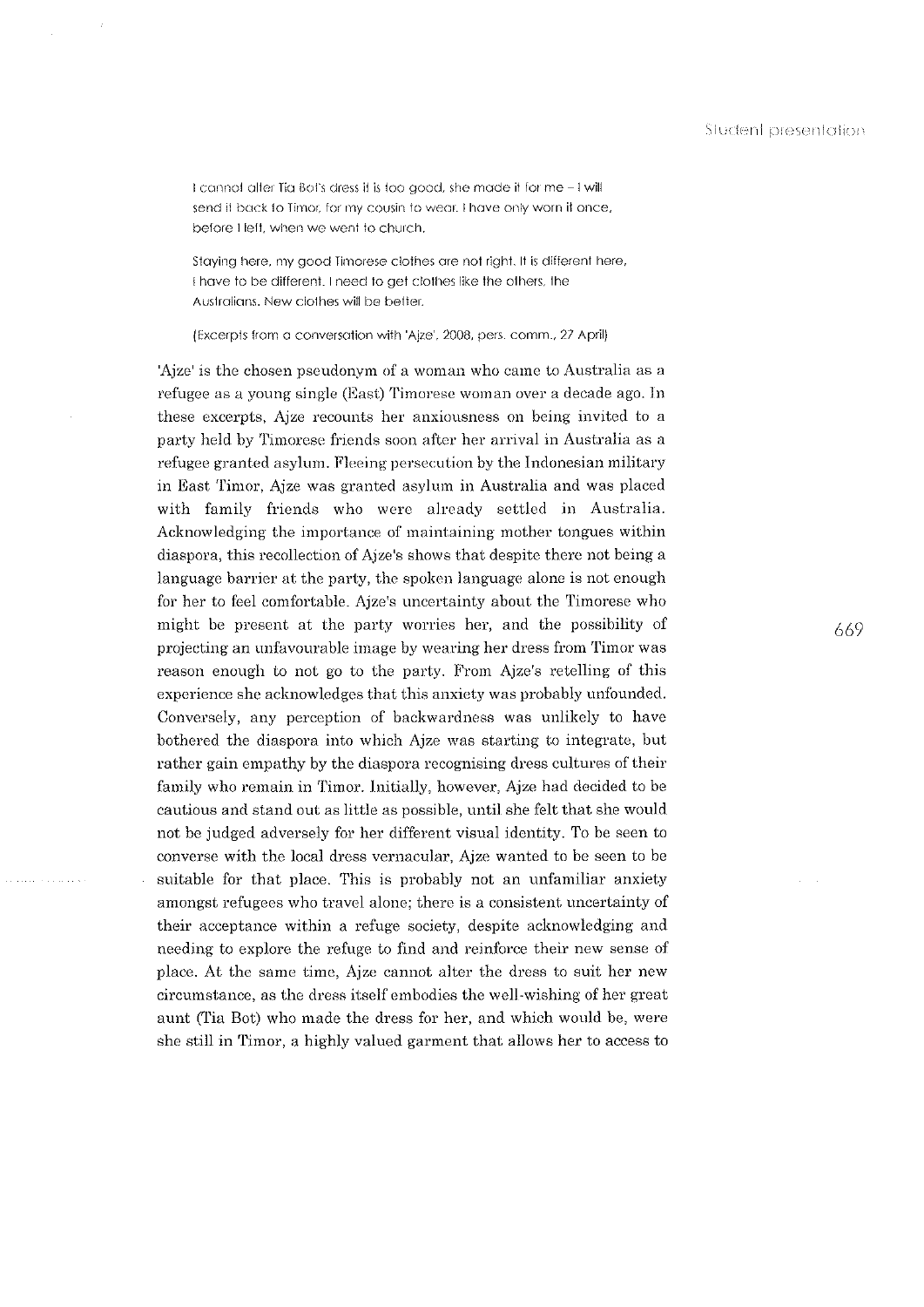more formal occasions by being appropriately attired. The strong ideals of dress appropriateness within Aize's Timorese culture are mirrored in her story; these are especially prominent when attending Timorese rites-of-passage. An example of this would be a woman not attending the public aspects of her sister's wedding, and only participating in the familial and facilitation aspects because of inadequate dress ('Ella',  $2007$ , pers. comm.  $24$  July).

# Refugee: dressing like a native

The examples of dress code negotiations presented above, regard the visual identity of the refugee within special events that serve to validate and reinforce social identities. Such dress-code barriers to special events are by no means unique to Timorese societies. Dress codes exist to certain degrees in all dressed societies, even in the extreme 'rigid hierarchy' where Flügel insists that fashion cannot exist (Flügel, 1976) [1930], p. 140), as the demands constrict the free expression of visual identity by demanding a stringent conformity of dress styles by subjects. Woodward (2005) discusses similar anxieties of selfpresentation through her study of London women, who develop and appropriate certain styles of dress to 'feel right' in a situation. These 'native' women also experience anxieties of their everyday dress: perhaps this is because they are overburdened by their knowledge of parameters, as well as feeling limited in capacity to express themselves within local social dress codes. Whereas the refugee, though they may be focusing intensely on attaining appropriate dress in the refuge (as in the case of Ajze), may also not have the personal resources to follow this through. To this extent, the refugee who appropriates local dress, and/or wears the dress available to them with style, may be regarded as 'stylish', and even fashionable, but as yet they cannot engage with the complexities of expense and change within the elite high-fashion system. This inability to move beyond the two choices of mimicry of form, or remaining within a diaspora dress vernacular, is not surprising for the majority of refugees. There are simply too many other new local non-dress codes needing negotiation by the refugee for survival in their refuge. However, this notion of mimicry is very different from the dated (Entwistle, 2000, p. 62) 'emulation' theories proposed by Simmel (1971) and Thorstein Veblen in the late 19th century. The level of fashionability with which the refugee is comfortable to engage, is more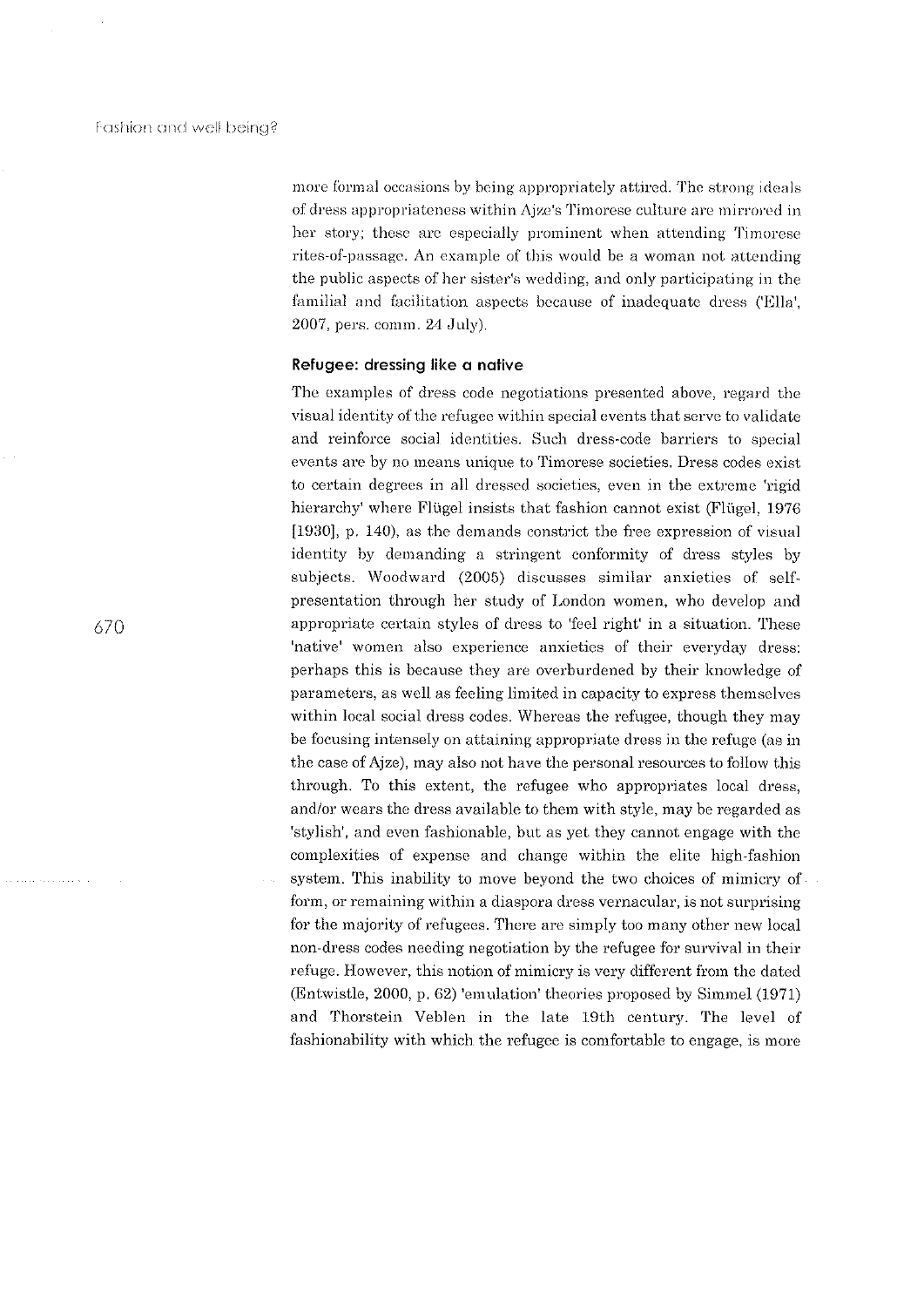concerned with imitation as a way of subtly learning about the codes of fashionability, and the limitations of transgressing this fashionability, to evolve their sense of place within fashionability and thereby the visual culture of their refuge society.

# Refugee: or diaspora?

Diaspora create a hybrid environment where traditions, codes and habits from the diaspora state of origin meld with the codes and even the habits of the society local to the refuge. As the refugee experience often remains in the psyche of diaspora, so too do the intentions to retain a sense of origin (predominant within many diaspora). In conversation with 'J.C.' (a veteran refugee aid worker), an example of this crossover became apparent in the case of a group of South Asian refugees being relocated in a North Asian country. In this instance, the refugees were being housed in temporary camps, without knowing (as in most camp situations) when they would be resettled.  $J.C.$  noted the significant visual difference between the dress of the refugees- a hybrid of South Asian and casual 'Westernised' dress styling·- and the locals of the refuge (North Asian), who practised more sophisticated styling trends (J.C., 2007, pers. comm. 10 September). After a certain period of time had elapsed after which J.C. (because of past experiences) had expected to notice some acculturation by the refugees, it could be observed that as a group the refugees still insisted on wearing the fashionable trends of their state of origin, rather than acculturating to the local dress trends in their refuge state (ibid.). When asked about this subject, some refugees were insistent that they need not change, as they would probably be returning to their country of origin soon, and this is they way that they dress. Though there were possibly financial reasons contributing to this stance, overall the refugees seemed to consider that there was no point in changing and losing that aesthetic connection with their state of origin (ibid.). In this instance, the refugees acknowledge that they do not belong to the culture of their refuge state (nor do they aspire to). Visually they will feel free to express this for as long as their diaspora visual identity does not become a target of persecution by the refuge state, and for as long as this diaspora has a certain critical mass through which they can evolve and continue to acknowledge their heritage. Through the displacement of the refugee, and the diffusion of personal capacity, the refugee camp is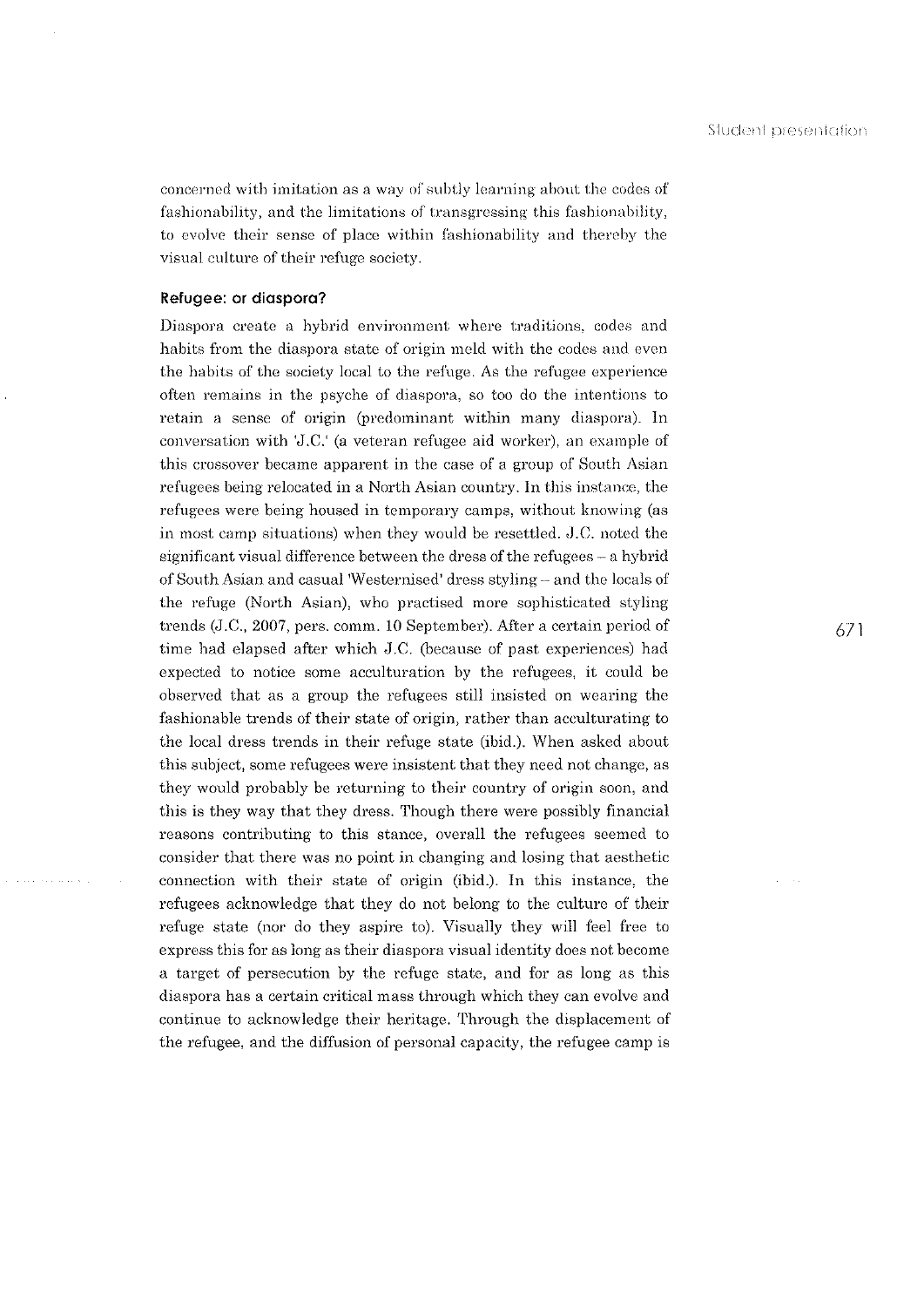a location where diaspora start to evolve, and where new habits will tend to emerge to support a way of surviving in this locale. For many, an important part of this survival revolves around the presentation of the self, which within the close quarters of a camp relies on the availability of resources and the allowances of local and camp codes. In the camp of diaspora these restrictions are outweighed by a significant benefit over solitude: 'against the isolating aversiveness of pain, mental and material culture assumes the shareability of sentience' (Scarry, 1987, p. 326), wherein the burden of a refugee experience can be collectively negotiated.

#### Refugee: negotiating settlement

Settled persons negotiate their identity in relation to their habitat. This interaction is important to their sense of well-being through reinforcing a sense of belonging in their place. Conversely, the unsettled person, the displaced person, the refugee is taken to the extreme: they are unfamiliar with, or unable to discern, local behavioural codes or memes, amidst the greater unfamiliar machinations of the unexplored society where they seek refuge. It is unlikely that the people smugglers, detention centres, or halfway houses are able to provide translated copies of the *Dress for Success* (Molloy, 1977) publication or the latest style catalogues. Refugees must negotiate their behaviour between new and old understandings of fashionability. Evidence of protocols through which asylum seekers gain knowledge about different social codes can be gleaned through the memoir of Najaf Mazari, who richly recounts his experiences as an Afghani refugee seeking asylum in Australia (Mazari & Hillman, 2008). Arriving by boat as an 'illegal immigrant', Mazari is detained in the Woomera detention centre in the outback (desert) of South Australia, in accordance with the Australian immigration laws. A highly skilled rug-maker by trade, Mazari has an intimate connection with textile artefacts, and his memoir evidences distinct material culture differences between his past life in Afghanistan and current life in Australia. It is interesting to note that little is learned by Mazari of Australian social codes whilst in detention; this point is further highlighted by his being chosen as an official camp communicator to other refugees. Instead, Mazari is left to negotiate the intricacies of the Australian cultural codes on his release from Woomera, on obtaining a Temporary Protection Visa.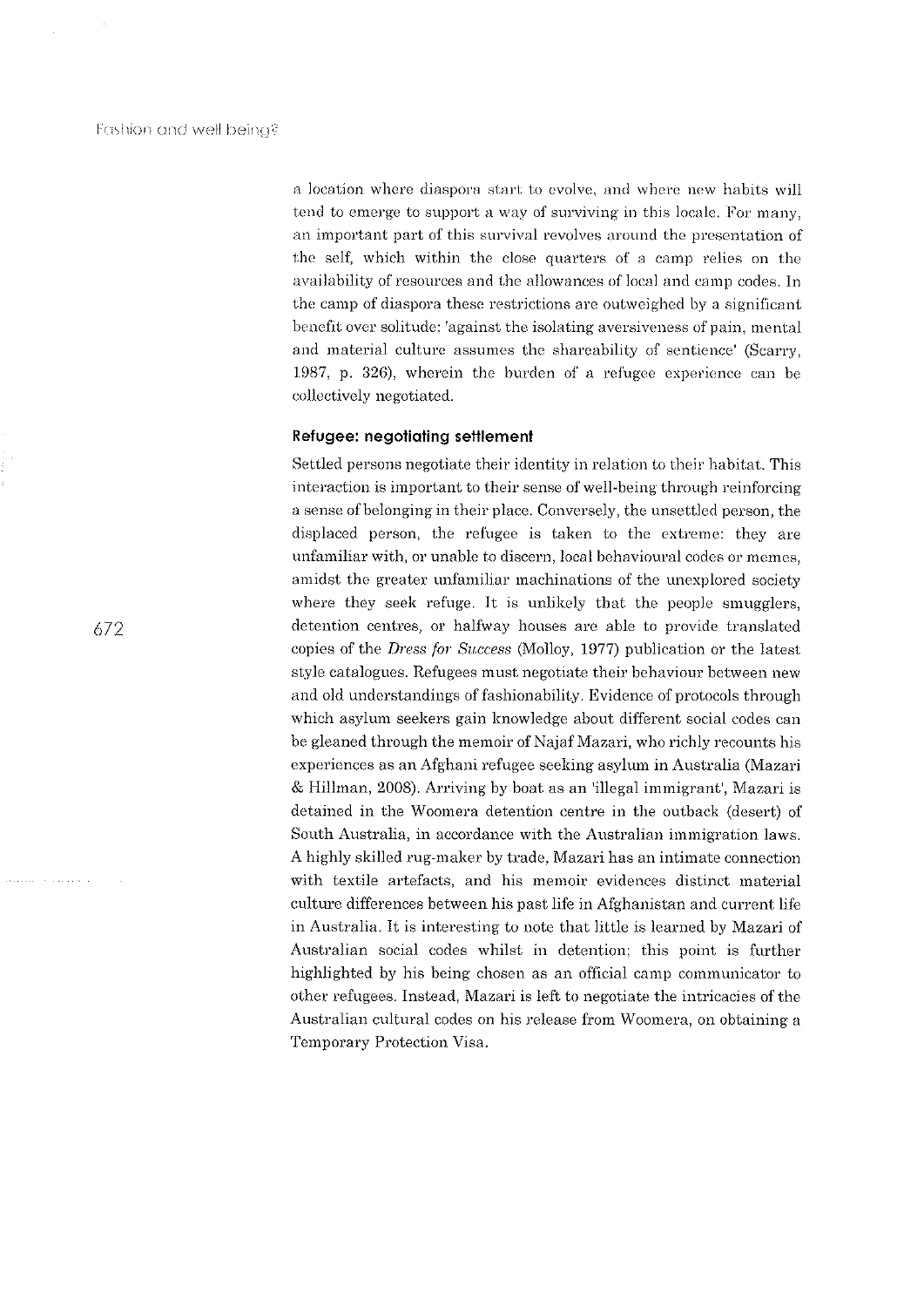Clothing here is strange, also - I haven't yet become used to it. Nobody cores oboul cloilling. They weor T-shirts and jeans and young boys wear baggy pants and the girls leave the middle of their bodes bare ... [t]he way that people dress doesn't bother me, but it seems strange ... they look cold.

(ibid., pp. 184··185)

In the case of this refugee, Mazari's strength of identity allows him to feel comfortable in his critique of his potential demographic placement within the refuge, despite not being immediately taken in by a local diaspora community.

#### Refugee: and global vernaculars

Mazrahi mentions the ubiquitous jeans and t-shirt ensemble, which infiltrates the strata of'fashionability'. From high fashion (spectacle), to mid-market fashion (bread and butter), to anti-fashion- the jeans and t-shirt are a staple of everyday-wear globally, and strongly identified with the easy 'cool' of a Western-style pop-culture. The 'jeans and tshirt' are interpreted as the need suits, and as a dress medium they stand apart from other clothing styles in their broad global vernacular: no other clothing· style saturates marketplaces globally with such durability and scope. Nowadays the vernacular of 'jeans and t-shirt' visually transgresses traditional cultural backgrounds, by presenting a stylistic cultural vernacular to identify with an alternative demographic. This may not be 'high fashion' but it is certainly more than 'clothing' (Candy, 2005). In the case of the refugee, what is perhaps regarded as a different style of clothing worn in the society where he/she would like to belong, would actually be an interpretation of fashionability by the younger refugee, in addition to suiting him/herself for broad placement in more opportune situations. This is an active engagement with a long-established global dress vernacular, and the placement of an otherwise precarious selfhood (the refugee) beyond the confines of statehood or nationality.

#### Refugee: finding placement

Coming into a new society requires refugees to negotiate their learned behaviours as they relate to the established local behavioural codes found throughout their refuge. An individual's proficiency in negotiating such codes and memes evolves. To become fashionable in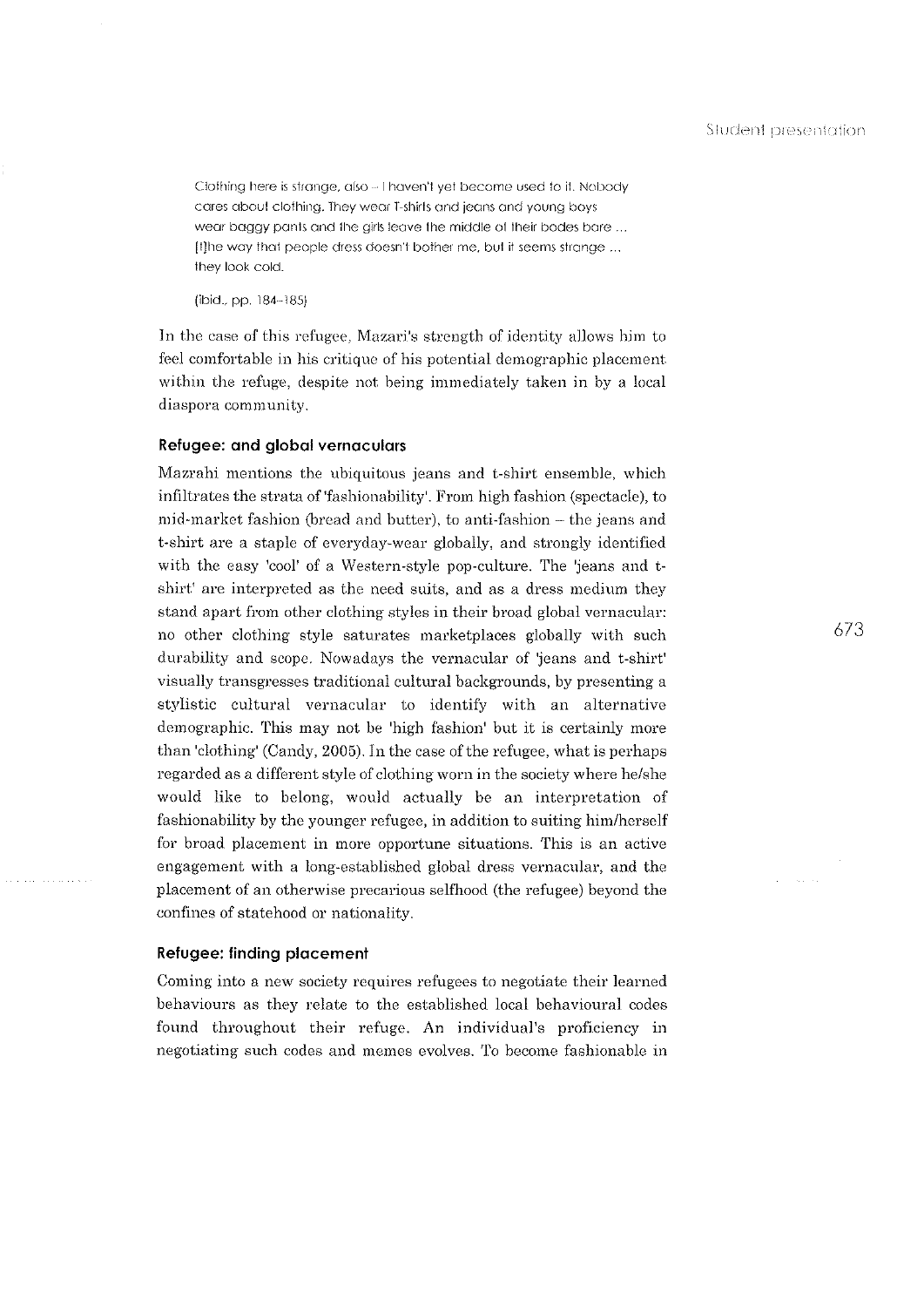acculturating or representing their own cultural difference, refugees are forced to question their (tacit) socially constructed behaviour. This interaction provides a cathartic opportunity to some, but this depends largely on the persona of an individual, and the opportunities that he/she is presented with. These opportunities vary from the acceptance of the local refuge communities or the ease with which the refugee can acculturate to the local codes. These opportunities, as well as the possibility of being absorbed into a diaspora, would seem crucial to refugees finding their place, possibly coping with their experiences, evolving their identity, and even gaining a sense of well-being. Logan (1998 [1991], p. 178) discusses individuals who create 'flow' experience under adversity for use as coping- devices. Expanding Csikszentmihalyi's (1990, 1994) concept of 'flow' would seem at odds with a refugee negotiating a foreign society: primarily because the refugee is often extremely self-aware, whereas 'flow' as defined by Csikszentmihalyi (1994, pp. xiii-xiv) required the right balance between skill level and the opportunity to apply that skill to the required level, so that the individual's self-awareness is eclipsed by contentment in the flow of their skill being exercised. In the case of refugee fashionability and Logan's identification of 'flow' as a coping mechanism (Logan, 1998, p. 178), the skill of reading behavioural codes can contribute significantly to this, but for the refugee it is more likely that a flow experience will come from a learned practice, which they have brought with them, such as Najaf Mazari's rug-making practice. Logan (ibid.) also sites Frankl (1978) as another explorer of the coping mechanisms developed through confinement in concentration camps of Germanoccupied Europe in WW II, with Frankl referring to this process as 'dereflection' (Logan, 1998, p. 178).

# ln conclusion

To be a refugee is to be displaced from one's known habitat and seeking· asylum in another. Undoubtedly, such experiences are incredibly traumatic. However, the hope of saving and even bettering one's life outweighs the adversities of persecution, loss of family, loss of place and loss of livelihood. In this process, the visual presentation of self plays a very important initial and continuing role, gauging difference between the refugee and the citizens of the refuge. An impression of the dynamic of adversities with regards to this negotiation of dress difference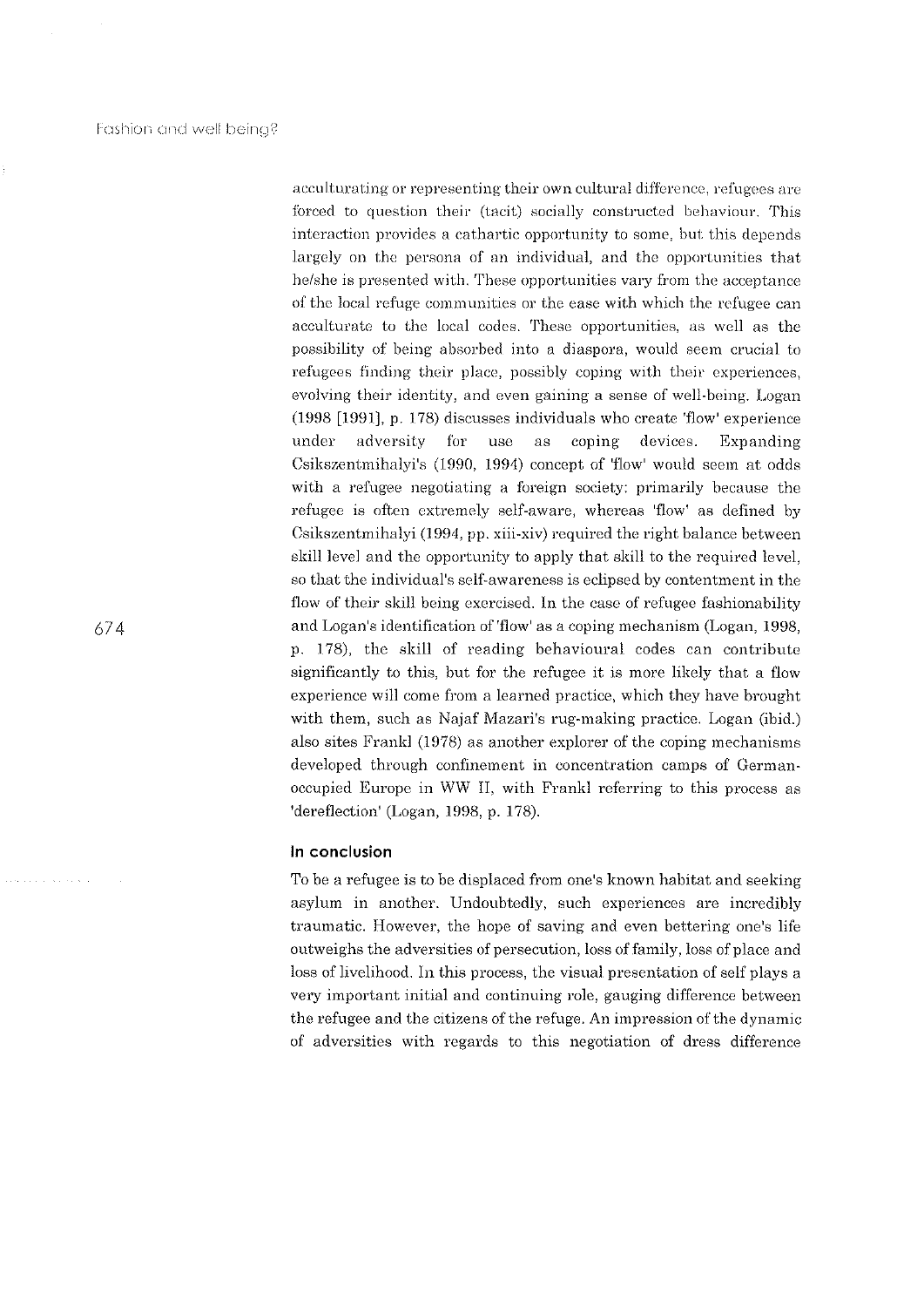(experienced by refugees) can be partially gleaned from available testimonies, reports through the mass media and reports from aid and advocacy groups. Given such adversities challenging the refugee, even through the few examples presented in this essay, it seems as though material culture (within which 'fashion' is located) plays a significant role in the settlement of the refugee, as it does for the negotiation of settled visual identities. Fashion, as well as that which it creatively instigates, are keys to social identity, and the refugee surely brings with him/her identity: possibly damaged or enhanced by fortune, but nonetheless identity. Contributing to the contemporary assertion that 'fashion' can exist anywhere, this paper has presented different locations of the refugee to debate that this 'fashion' even exists for the refugee between locations of settlement. Perhaps this cannot be high fashion. But in negotiating fashionabilty throughout the vast experiences of refugees, there is an enrichment of the locale through engagements with the space, behaviour and negotiation of the status quo. In the case of the refugee, 'fashionability' is a necessary crosscultural language with which to engage, and subsequently allowing fashion to exist: even in precarious locations of self.

# References

Ager, A. & Loughry, M. (2004), 'Psychology and humanitarian assistance', *Journal of Humanitarian Assistance*, available online (accessed 16 November 2008) at: http://www.jha.ac/articles/a131.htm

Almedom, A.M. & Summerfield, D. (2004), 'Mental well-being in settings of "complex emergency": an overview', *Journal of Biosocial Science*, 36 (4), pp. 381-388

Appadurai, A. (2006 [1986]), 'Introduction: commodities and the politics of value', in Appadurai, A. (ed.) *The Social Life of Things: Commodities in Cultural Perspective* (Cambridge: Cambridge) University Press)

Candy, F. J.  $(2005)$ , The fabric of society: an investigation of the emotional and sensory experience of wearing denim clothing', *Sociological Research Online,* 10 (1), available online (accessed 16 November 2008) at: http://www.socresonline.org.uk/l0/1/candy.html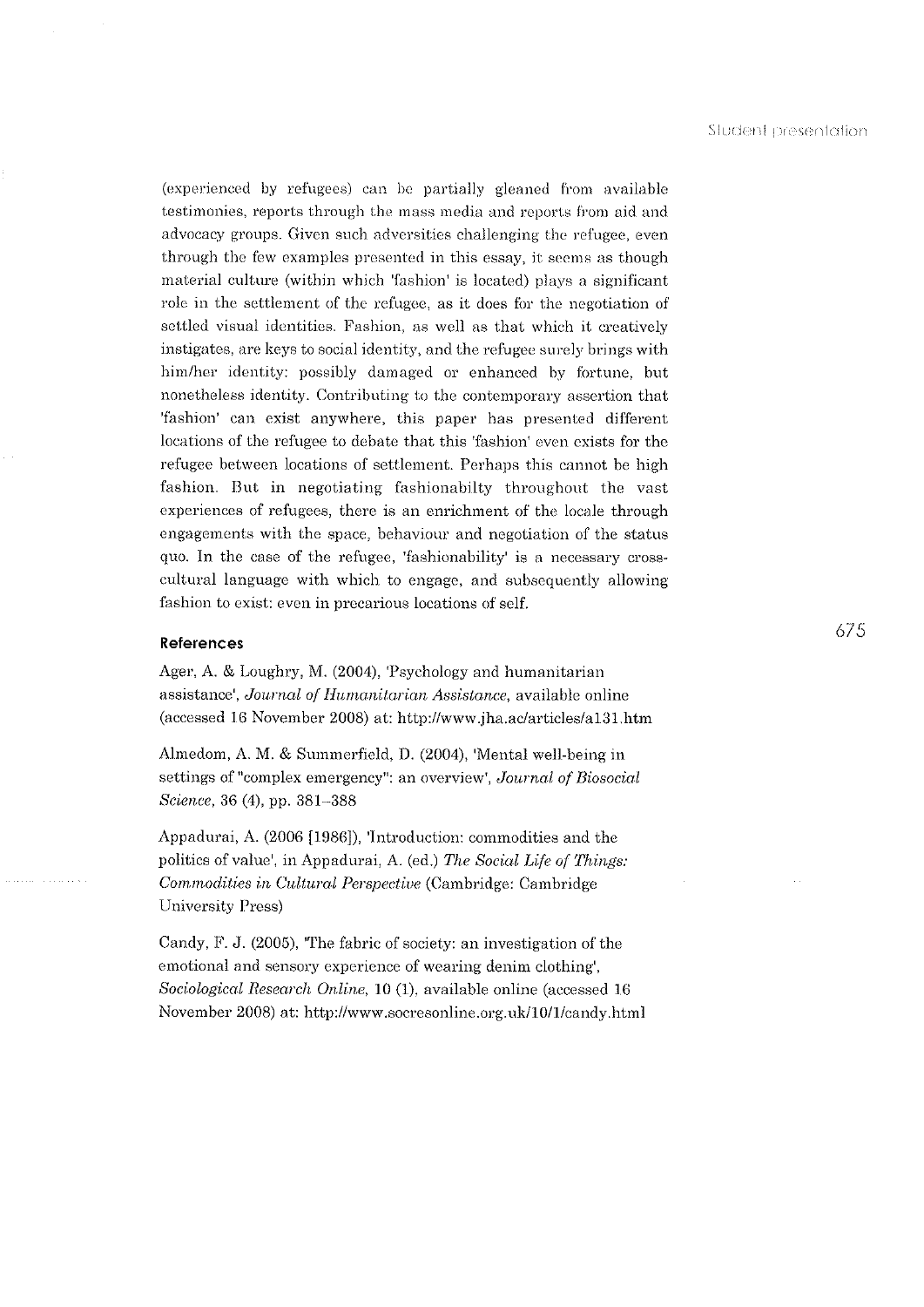Fashion and well being?

 $\label{eq:2.1} \frac{1}{\sqrt{2\pi}}\int_{0}^{\infty}\frac{1}{\sqrt{2\pi}}\left(\frac{1}{\sqrt{2\pi}}\right)^{2}d\theta.$ 

|     | Carter, M. (2003), Fashion Classics from Carlyle to Barthes (Oxford<br>and New York: Berg)                                                                                                                                                                        |
|-----|-------------------------------------------------------------------------------------------------------------------------------------------------------------------------------------------------------------------------------------------------------------------|
|     | Chalayan, H. (2000), 'After Words' A/W collection, available online<br>(accessed 16 November 2008) at:<br>http://www.husseinchalayan.com/#/past_collections.2000.2000_a_w_aft<br>er_words/                                                                        |
|     | Csikszentmihalyi, M. (1994), The Evolving Self: A Psychology for the<br>Third Millennium (New York: Harper Perennial)                                                                                                                                             |
|     | Csikszentmihalyi, M. (1990), Flow: The Psychology of Optimal<br>Experience (New York: Harper and Row)                                                                                                                                                             |
|     | Eicher, J. B., Evenson, S. L. & Lutz, H. A. (eds.) (2000), The Visible<br>Self: Global Perspectives on Dress, Culture, and Society, 3rd edition<br>(New York: Fairchild Publications)                                                                             |
|     | Entwistle, J. (2000), The Fashioned Body: Fashion, Dress, and Modern<br>Social Theory (Cambridge: Polity Press)                                                                                                                                                   |
| 676 | Flügel, J. C. (1979 [1930]), The Psychology of Clothes (New York<br>[London]: AMS Press [Hogarth Press])                                                                                                                                                          |
|     | Frankl, V. (1978), The Unheard Cry For Meaning (New York: Simon &<br>Schuster)                                                                                                                                                                                    |
|     | Goffman, E. (1982 [1959]), The Presentation of Self in Everyday Life<br>(New York, Markham [Ontario], Harmondsworth [Middlesex],<br>Ringwood [Victoria], Auckland: Penguin [Pelican] and Anchor Books)                                                            |
|     | Mazari, N. & Hillman, R. (2008), The Rugmaker of Mazar-E-Sharif: A<br>Memoir of Najaf Mazari (Elsternwick [Victoria]: Insight Publications)                                                                                                                       |
| ç,  | Logan, R. (1998 [1988]), 'Flow in solitary ordeals', Csikszentmihalyi,<br>M. & Csikszentmihalyi, I. S. (eds.) Optimal Experience: Psychological<br>Studies of Flow in Consciousness (Cambridge, New York and Oakleigh<br>[Melbourne]: Cambridge University Press) |
|     | Molloy, J. T. (1975), Dress For Success (New York: Warner Books)                                                                                                                                                                                                  |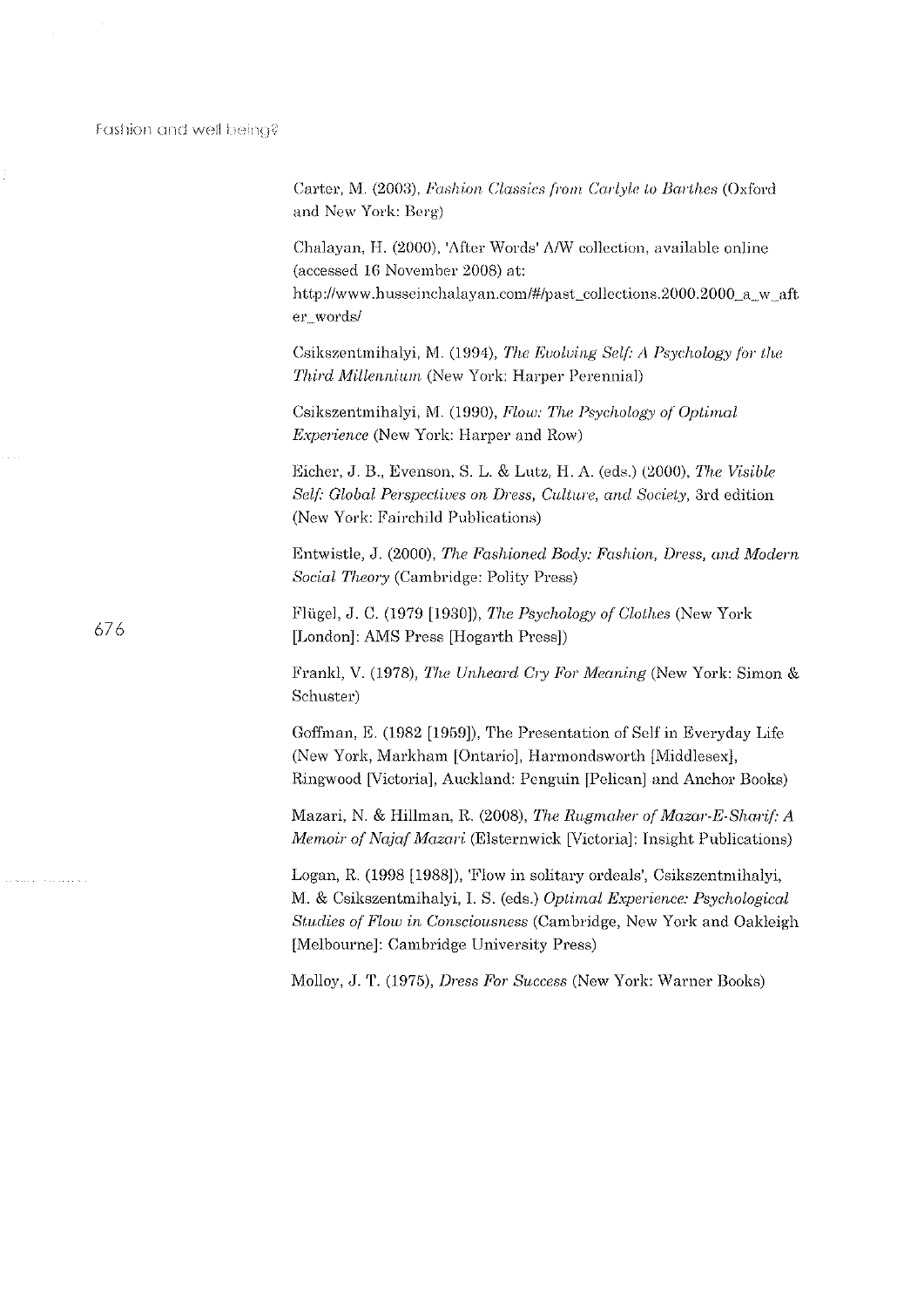Orta, L. (1993–98), 'Refuge Wear' collection and performances, available online (accessed 16 November 2008) at: http://www.studio-orta.com/artwork\_list.php?fs=1&fm=0&fd=0

Parkin, D. (1999), 'Mementoes as transitional objects in human displacement', *Journal of Material Culture*, 4 (3), pp. 303-320

Scarry, E. (1987 [1985]), *The Body in Pain* (New York and Oxford: Oxford University Press)

Simmcl, G. (1971), *On Indiuidnality and Soda/ Forms* (Chicago and London: University of Chicago Press)

Ursano, R. J., Fullerton, C. S. & McCaughey, B. G. (1995 [1994]), 'Trauma and disaster', in Ursano, R. J., McCaughey, B. G. & Fullerton, C. S. (eds.) *Individual and Community Responses to Trauma and Disaster: The Structure of Human Chaos (Cambridge:* Cambridge University Press)

Woodward, S. (2005), 'Looking good: feeling right - aesthetics of the self, in Küchler, S. & Miller, D. (eds.) *Clothing as Material Culture*, pp. 21–39 (Oxford and New York: Berg)  $677$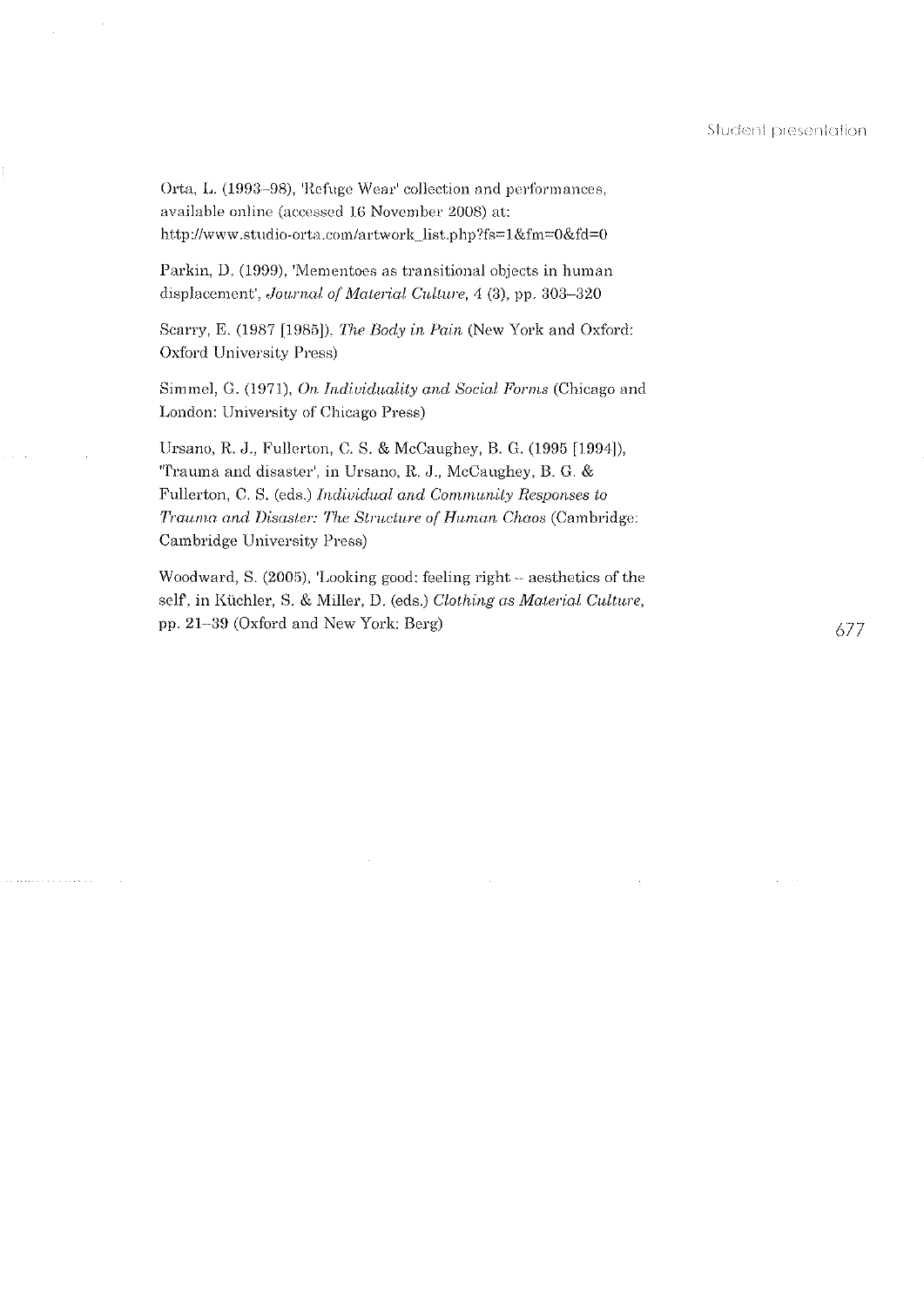# Fashion and Well-Being?

The 11TH Annual Conference for the International Foundation of Fashion Technology Institutes (IFFTI)

IFFTI2009 Convenors Helen Thomas Research Director London College of Fashion Universit\J of the Arts London

Wendu Malem Dean of Enterprise and International Development London College of Fashion University of the Arts London This year's IFFTI programme offers fifty-five presentations from researchers, practitioners, educationalists and postgraduate students, which speak to a variety of research directions around the core theme of Fashion and Well-being? The presentations respond to the related sub-themes of the Conference: Identity; Sustainability; Health; Ethics; Designing the Future; Technology, and Retail.

Delegates at the Conference will witness a rich variety of papers in terms of subject matter and research focus, which point to the potential breadth and depth of fashion research across IFFTI.

 $\chi$ 

The Conference papers were double-blind reviewed at both the abstract and the full paper submission stages. We received one hundred and fifty-one abstracts and ninety-one full paper submissions which entailed a timeconsuming reviewing process. We would like to express our grateful thanks to our colleagues from the london College of Fashion who along with the IFFTI members reviewed the abstracts and full papers and provided detailed feedback to potential presenters.

We would also like to thank the members of the IFFTI 2009 Organising Committee, Marie Stanley, Frances Corner, Anna Millhouse, Elizabeth Rouse, Betty Woessner and Prema Muniandy, for their efforts in bringing the various aspects of the conference together. We would also like to thank Colin Renfrew for writing and co-ordinating the judging of the design competition, Happy!

We welcome you to london College of Fashion, University of the Arts london and hope that you will find the conference stimulating and inspiring.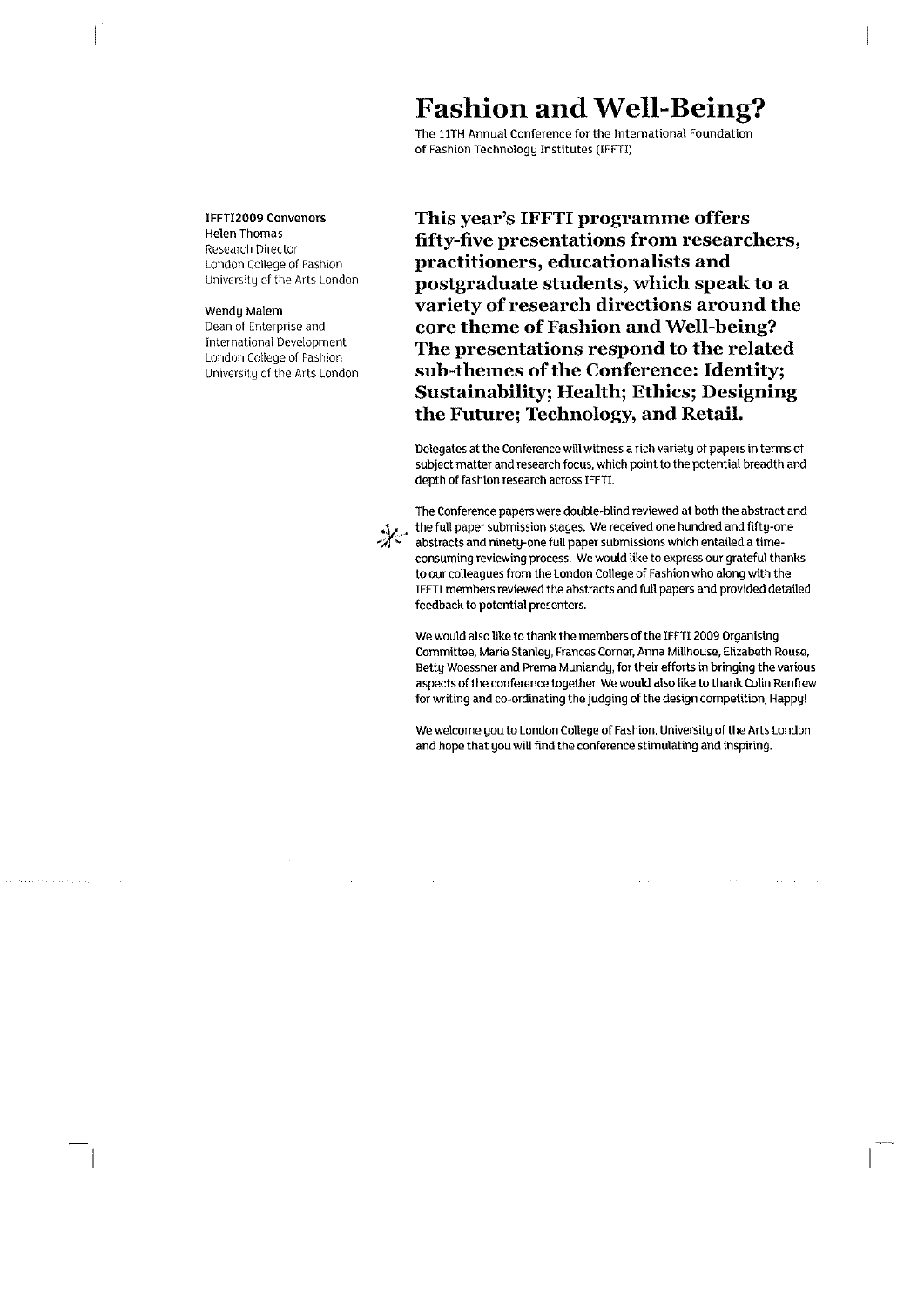**Conference Proceedings 2009** 

# **Fashion& Well-Being?**

Editor: Elizabeth Rouse



International Foundation of Fashion Technology Institutes